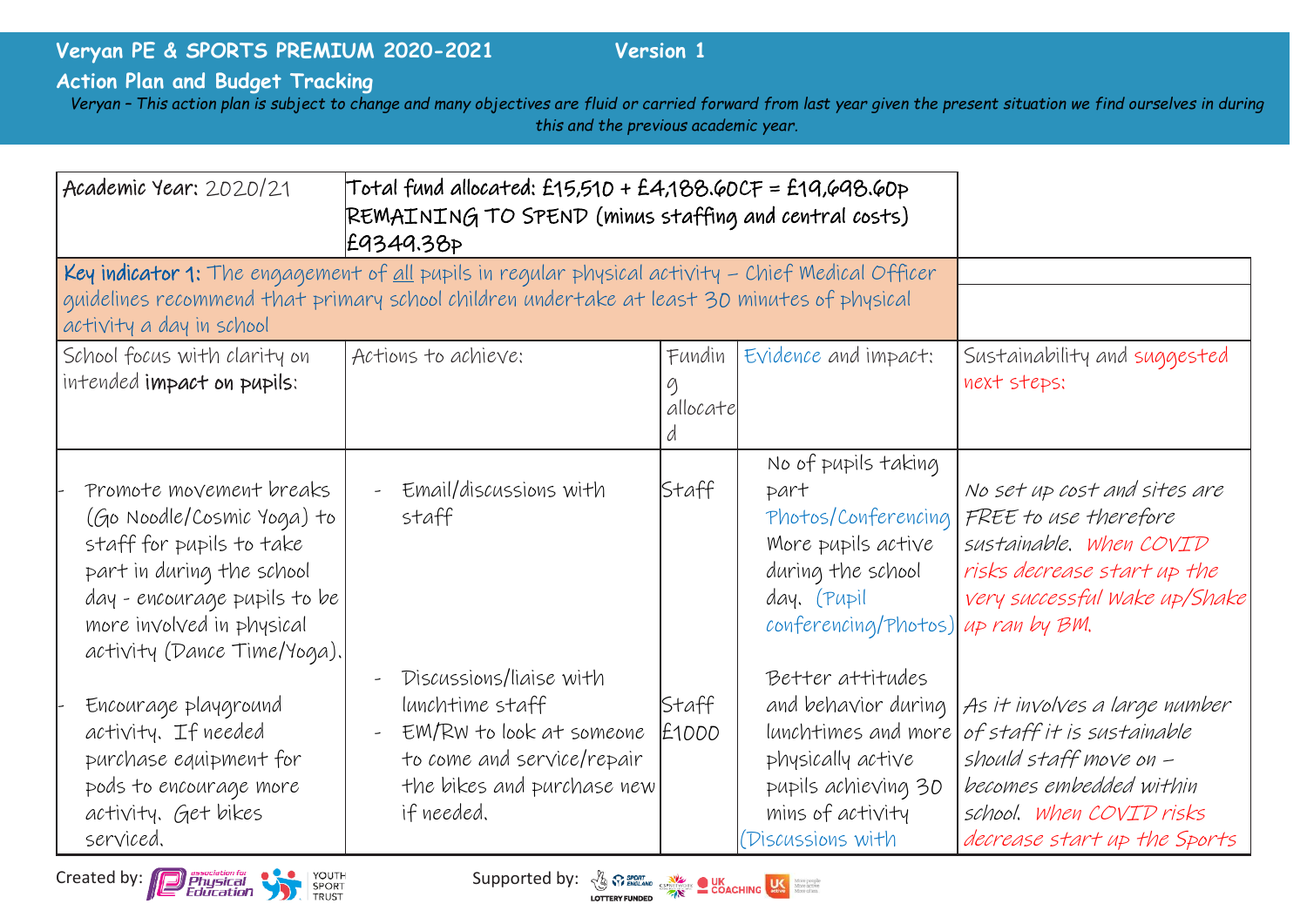|                                                                                   |                                           |       | lunchtime staff/Pupils)                                                                                                                                                                                                              | Leaders again to help          |
|-----------------------------------------------------------------------------------|-------------------------------------------|-------|--------------------------------------------------------------------------------------------------------------------------------------------------------------------------------------------------------------------------------------|--------------------------------|
|                                                                                   | Set up online<br>$\overline{\phantom{a}}$ | Staff |                                                                                                                                                                                                                                      | encourage activity.            |
|                                                                                   | Send message home to                      |       | More physically                                                                                                                                                                                                                      |                                |
| Get Set Travel to Tokyo                                                           | outline the challenge and                 |       | active pupils who                                                                                                                                                                                                                    |                                |
| Challenge – organize as a                                                         | inform teaching staff                     |       | are achieving the                                                                                                                                                                                                                    |                                |
| challenge for pupils from                                                         | Launch Day?<br>$\overline{\phantom{a}}$   |       | 30 min of physical                                                                                                                                                                                                                   |                                |
| within phases to increase                                                         |                                           | Staff | activity. (Data from                                                                                                                                                                                                                 |                                |
| their physical activity                                                           |                                           |       | online)                                                                                                                                                                                                                              |                                |
| amounts.                                                                          | Promote through                           |       |                                                                                                                                                                                                                                      |                                |
|                                                                                   | newsletter/dojo                           | Staff | More physically                                                                                                                                                                                                                      | Pre-COVID it was embedded      |
|                                                                                   |                                           |       | active pupils who                                                                                                                                                                                                                    | but needs to be reinstated.    |
| Reinstate the popular Daily                                                       |                                           |       | are achieving the                                                                                                                                                                                                                    | Start again in September if    |
| Mile into Summer 2 Term.                                                          | Order and purchase.                       |       | 60 min of physical                                                                                                                                                                                                                   | this trial is successful.      |
|                                                                                   | Staff to use within lesson                |       | activity. (Data)                                                                                                                                                                                                                     |                                |
|                                                                                   | time.                                     |       |                                                                                                                                                                                                                                      |                                |
|                                                                                   |                                           | £650  |                                                                                                                                                                                                                                      |                                |
|                                                                                   |                                           |       |                                                                                                                                                                                                                                      | Equipment is long lasting and  |
| Outdoor learning resources                                                        |                                           |       | More physically                                                                                                                                                                                                                      | can therefore be used for      |
| purchased to engage pupils                                                        |                                           |       | active pupils who                                                                                                                                                                                                                    | future year groups.            |
| in outside physical activity.                                                     |                                           |       | are achieving the                                                                                                                                                                                                                    | Wildtribe/Outdoor activity     |
| Wild Tribe training?                                                              |                                           | Staff | 60 min of physical                                                                                                                                                                                                                   | days/afternoons and possibly   |
|                                                                                   |                                           |       | activity. (Pupil                                                                                                                                                                                                                     | clubs.                         |
|                                                                                   |                                           |       | comments)                                                                                                                                                                                                                            |                                |
| Introduce scooters at                                                             |                                           |       |                                                                                                                                                                                                                                      |                                |
| playtimes/lunchtimes to                                                           | Check RA for this                         |       | More physically                                                                                                                                                                                                                      |                                |
| increase activity during the                                                      | Send details out to                       |       | active pupils who                                                                                                                                                                                                                    | If successful this can be used |
| school day.                                                                       | parents/pupils                            |       | are achieving the                                                                                                                                                                                                                    | for future year groups and     |
|                                                                                   |                                           |       | 60 min of physical                                                                                                                                                                                                                   | become the 'norm.' Look into a |
|                                                                                   |                                           |       | activity. (Pupil                                                                                                                                                                                                                     | company coming in to deliver   |
|                                                                                   |                                           |       | comments/photos)                                                                                                                                                                                                                     | some taster days/inspire and   |
|                                                                                   |                                           |       |                                                                                                                                                                                                                                      | motivate pupils.               |
| YOUTH<br>SPORT<br>TRUST<br>Created by: $\sqrt{ }$<br><b>Physical</b><br>Education | Supported by:<br><b>LOTTERY FUNDED</b>    |       | <b>THE REPORT OF SPORT CONCRETE DESCRIPTION OF A SECOND PROPERTY OF A SECOND DESCRIPTION OF A SECOND DESCRIPTION OF A SECOND DESCRIPTION OF A SECOND DESCRIPTION OF A SECOND DESCRIPTION OF A SECOND DESCRIPTION OF A SECOND DES</b> |                                |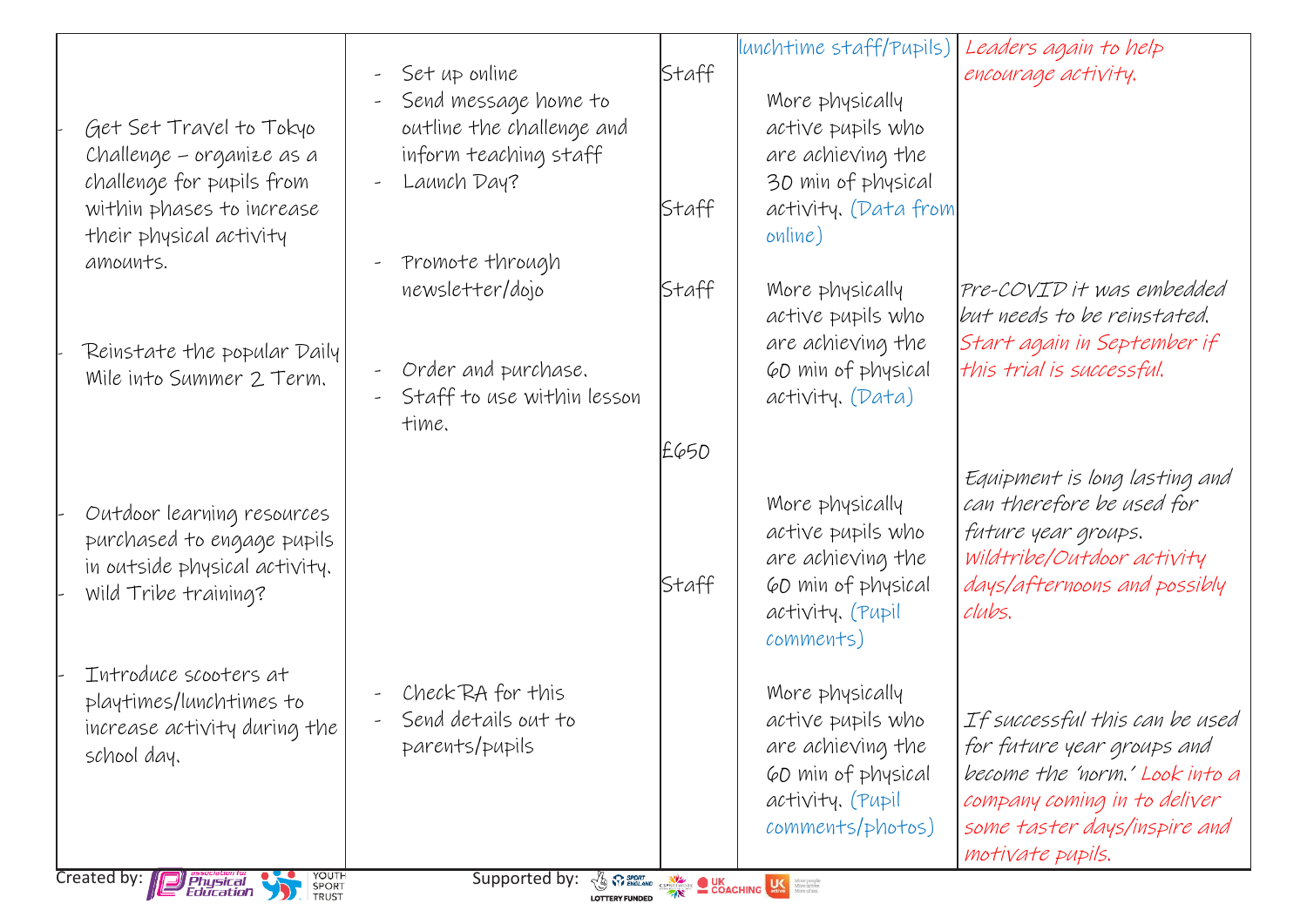| Key indicator 2: The profile of PE and sport being raised across the school as a tool for whole<br>school<br>improvement                                                                                                                                     |                                                                                                  |                             |                                                                                                                                                            |                                                                                                                                                                     |  |  |
|--------------------------------------------------------------------------------------------------------------------------------------------------------------------------------------------------------------------------------------------------------------|--------------------------------------------------------------------------------------------------|-----------------------------|------------------------------------------------------------------------------------------------------------------------------------------------------------|---------------------------------------------------------------------------------------------------------------------------------------------------------------------|--|--|
| School focus with clarity on<br>intended impact on pupils:                                                                                                                                                                                                   | Actions to achieve:                                                                              | Fundin<br>allocate          | Evidence and impact:                                                                                                                                       | Sustainability and suggested<br>next steps:                                                                                                                         |  |  |
| 1. Continue to ensure that<br>PE noticeboards are used<br>to raise the profile of<br>PESSPA.                                                                                                                                                                 | Monitor & work alongside<br>PE coordinators.<br>PE POSTCARDS that can                            | Staff                       | Noticeboards are<br>$\rightarrow$<br>full of sporting<br>information for<br>pupils to use.<br>Photos.                                                      | School has a PE noticeboard<br>within to promote Sports &<br>Physical Activity. Most staff<br>are proactive with this.                                              |  |  |
| 2. Use of PE/Outdoor<br>learning<br>Awards/Postcards for<br>the PE Stars within<br>curriculum time, These<br>are to be sent home to                                                                                                                          | be used & stickers to be<br>used for good work.<br>Inform staff to promote<br>within lessons.    | Staff                       | Pupils are keen<br>$\overline{\phantom{a}}$<br>to get onto the<br>'Wall of Fame'.<br>Continue to raise<br>$\rightarrow$<br>the profile of<br>PESSPA within | where possible include<br>information regarding reasons<br>for PE/Physical Activity -<br>competitions around designing<br>posters?<br>Pupils love the PE postcards, |  |  |
| parents to share the<br>success of pupils at<br>school.                                                                                                                                                                                                      | Continue to present in<br>assemblies.                                                            |                             | school and<br>outside<br>Noticeboards<br>$\overline{\phantom{m}}$<br>Newsletters<br>$\overline{\phantom{a}}$                                               | these could be printed at<br>schools if required to ensure<br>SUSTAINABILITY.                                                                                       |  |  |
| 3. Present awards in<br>assemblies to highlight<br>PESSPA and enable<br>pupils to see that PE is                                                                                                                                                             | Attend and feedback on any TBC<br>relevant<br>courses/CPD/suggestions.                           | £900<br>(alreadyl<br>taken) | Postcards being<br>$\overline{\phantom{a}}$<br>used/sent home<br>Membership card<br>journals/courses                                                       |                                                                                                                                                                     |  |  |
| valued.<br>4. Membership to                                                                                                                                                                                                                                  | Ensure relevant information<br>is passed on to enable PE to Staff<br>be placed highly within the |                             | attended/emails/<br>training<br>Up to date with                                                                                                            |                                                                                                                                                                     |  |  |
| YOUTH<br>Created by: Physical<br>Education<br>Supported by: $\frac{1}{\sqrt{6}}$ $\frac{1}{\sqrt{6}}$ $\frac{1}{\sqrt{6}}$ $\frac{1}{\sqrt{6}}$ $\frac{1}{\sqrt{6}}$ $\frac{1}{\sqrt{6}}$ $\frac{1}{\sqrt{6}}$ $\frac{1}{\sqrt{6}}$<br>SPORT<br><b>TRUST</b> |                                                                                                  |                             |                                                                                                                                                            |                                                                                                                                                                     |  |  |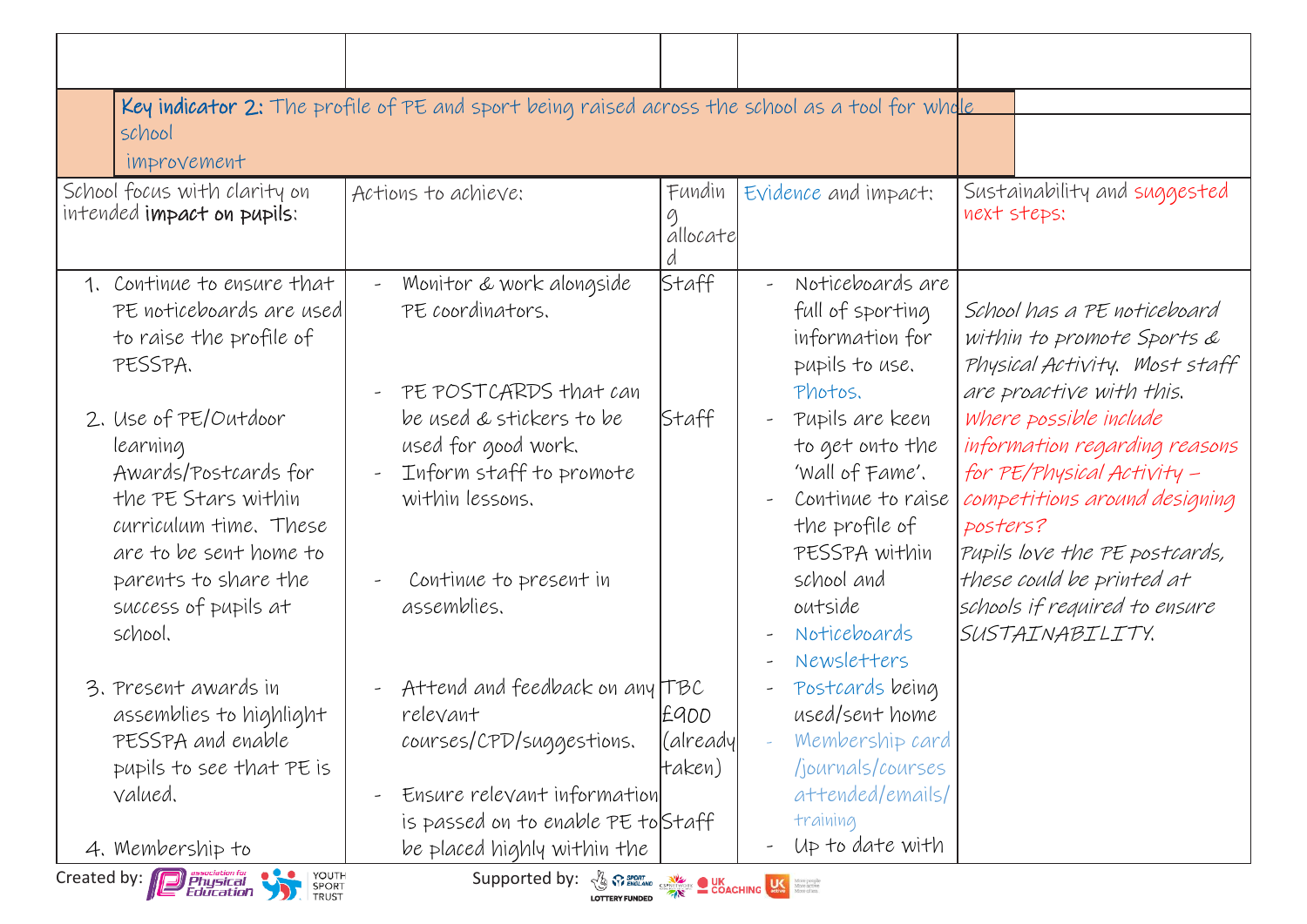| professional associations: | curriculum.                   |       | new initiatives to    |  |
|----------------------------|-------------------------------|-------|-----------------------|--|
| Association for Physical   | Yearly membership<br>$\omega$ | Staff | support pupils'       |  |
| Education (AfPE)           |                               |       | engagement in         |  |
| <b>MCSN</b>                |                               |       | activity.             |  |
| YST                        |                               |       |                       |  |
|                            | Availability and access to    |       |                       |  |
|                            | facilities and equipment      |       | Photos/Pupil comments |  |
|                            |                               |       |                       |  |
|                            |                               |       |                       |  |
|                            |                               |       |                       |  |
| 5. Whole school sports Day |                               |       |                       |  |
| (ifable)                   |                               |       |                       |  |
|                            |                               |       |                       |  |
|                            |                               |       |                       |  |
|                            |                               |       |                       |  |
|                            |                               |       |                       |  |
|                            |                               |       |                       |  |
|                            |                               |       |                       |  |
|                            |                               |       |                       |  |
|                            |                               |       |                       |  |
|                            |                               |       |                       |  |



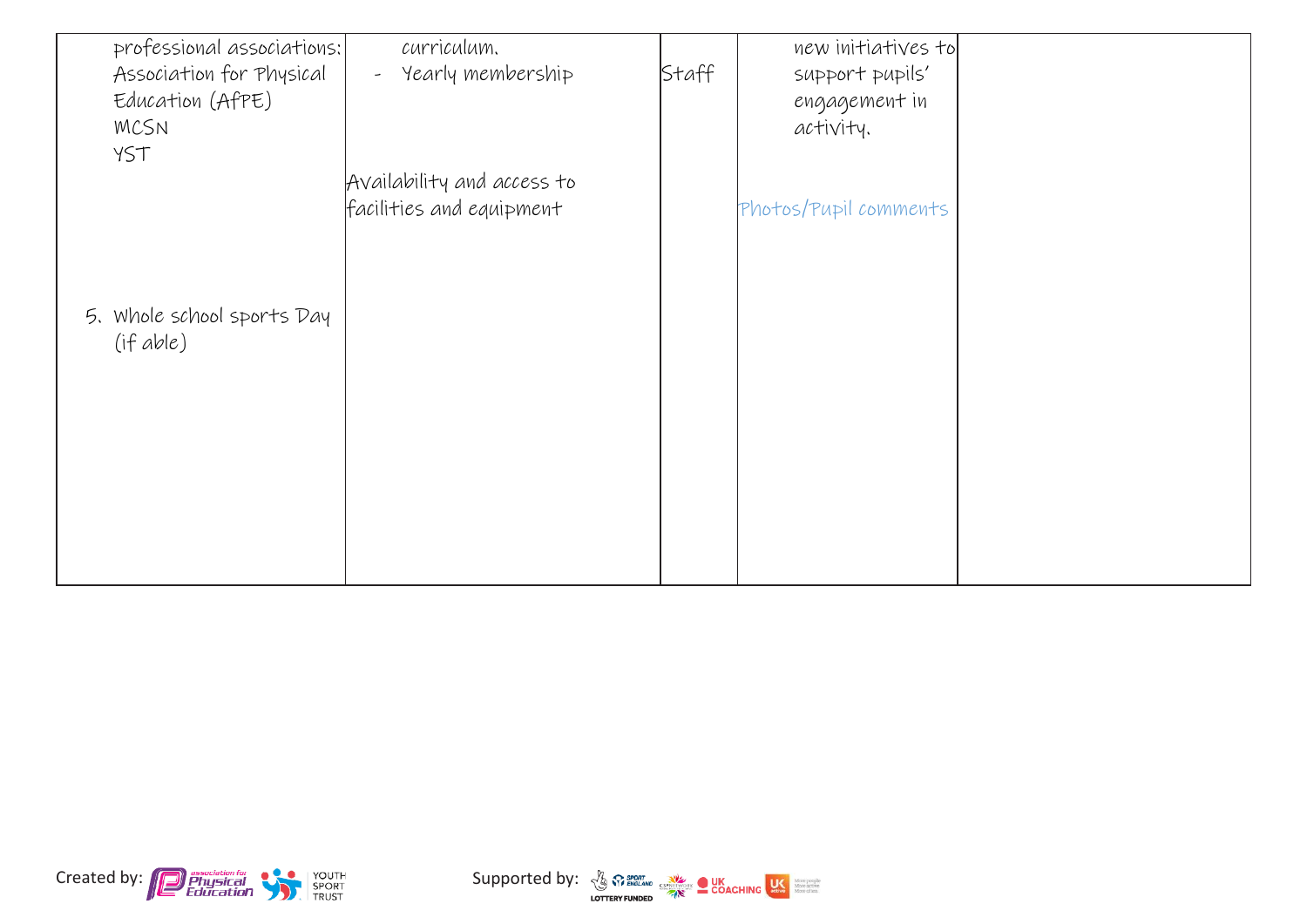| Key indicator 3: Increased confidence, knowledge and skills of all staff in teaching PE and sport                                                                                                                                                                                            |                                                                                                                                                                                                                  |                     |                                                                                                                                                                                                                           |                                                                                                                                                                                                                                                                                          |
|----------------------------------------------------------------------------------------------------------------------------------------------------------------------------------------------------------------------------------------------------------------------------------------------|------------------------------------------------------------------------------------------------------------------------------------------------------------------------------------------------------------------|---------------------|---------------------------------------------------------------------------------------------------------------------------------------------------------------------------------------------------------------------------|------------------------------------------------------------------------------------------------------------------------------------------------------------------------------------------------------------------------------------------------------------------------------------------|
| School focus with clarity on<br>lintended<br>limpact on pupils:                                                                                                                                                                                                                              | Actions to achieve:                                                                                                                                                                                              | allocaté            | Funding Evidence and impact:                                                                                                                                                                                              | Sustainability and suggested<br>next steps:                                                                                                                                                                                                                                              |
| 1. Ensure ALL STAFF have<br>access to ARENA/POPE<br>SOW on SharePoint.<br>This ensures progression<br>& continuity for pupils<br>within PE, which enables<br>them to make progress,<br>and for staff confidence<br>when teaching PE, which<br>will positively affect<br>pupil's experiences. | SJL to email staff<br>the link.<br>Ensure SOW are<br>$\omega_{\rm c}$<br>available on<br>SharePoint,<br>PE staff to work with<br>$\omega_{\rm{max}}$<br>staff to ensure<br>appropriate lessons<br>are available. | Staff               | of staff to teach a<br>within PE, ensuring<br>breadth within the<br>curriculum for pupils<br>to experience.<br>Staff are positive<br>towards the subject<br>& its value. SJL has<br>team taught with a<br>number of staff | Increased confidence Staff throughout the school to<br>be more confident as they have<br>RANGE of activities had opportunity for CPD<br>sessions (upskill staff) -to<br>ensure it is SUSTAINABLE.<br>PE non-negotiables related to<br>High Quality PE.<br>As a result of COVID staff are |
| 2. Broad and balanced<br>curriculum, which enables<br>pupils to make progress<br>and build on skills,<br>previously learnt.                                                                                                                                                                  | SJL to complete and<br>$\omega_{\rm c}$<br>email example to staffStaff<br>with links to lesson<br>plans. RW/EG to<br>modify to make<br>appropriate for<br>Veryan.                                                | £500                | across the School.<br>ENJOY & ENGAGE<br>in PE with positive<br>attitudes. Pupil<br>questionnaire<br>results.                                                                                                              | fully leading their own lessons<br>Feedback from staff. after 2/3 years of team<br>Pupils will therefore teaching. It will be interesting<br>to get staff feedback following<br>this.                                                                                                    |
| 3. Professional<br>memberships (see above)<br>which provide CPD                                                                                                                                                                                                                              | PE staff to check and<br>$\overline{\phantom{a}}$<br>liaise with staff<br>regarding equipment                                                                                                                    | (already)<br>taken) | Coaching session<br>reviews<br>Current initiatives<br>$\overline{\phantom{0}}$                                                                                                                                            |                                                                                                                                                                                                                                                                                          |

Created by: Physical Physical Supported by:  $\frac{1}{2}$  Sextern Bucker Concretion Concretion Concretion Supported by:  $\frac{1}{2}$  Sextern Concretion CON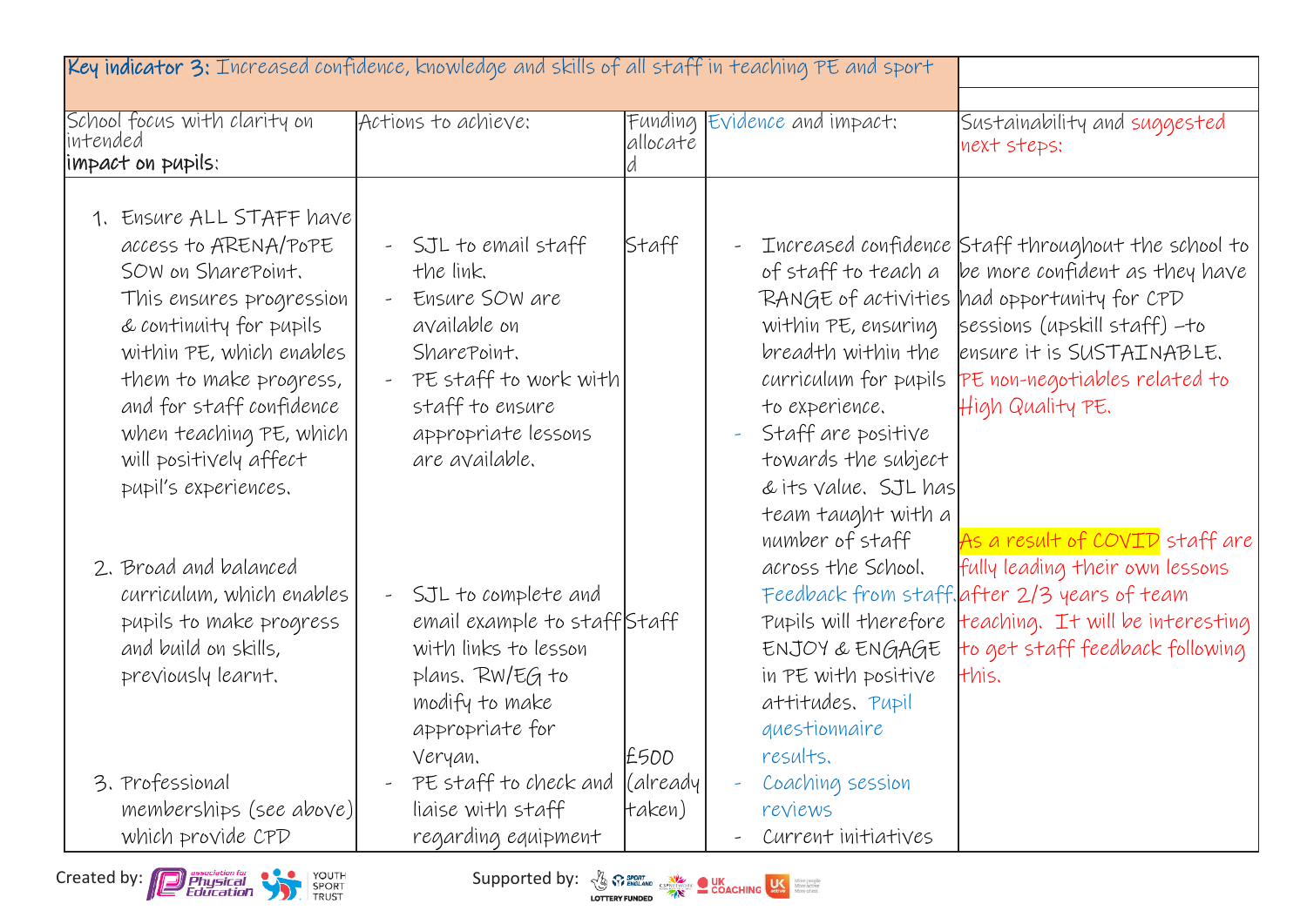| sessions.<br>4. Use of an experienced PE<br>TA to support teaching<br>staff in the delivery of<br>PE.<br>5. Use of outside agencies<br>to work with PE staff to<br>upskill them and<br>development there<br>confidence. | needs.<br>See above<br>$Timetable$ RW so he is $IN$<br>with all staff.<br>Contact and book<br>Cornish Pirates<br>Contact and book<br>Katie Bell | Staffing<br>cost<br>ADD<br>COST<br>HERE | and trends positively<br>affect pupils'<br>experiences.<br>Notes/documents<br>PE<br>Notes/pupil and<br>teacher comments<br>improved quality of $\mathbb{H}$ igh Quality PE.<br>PE<br>Notes/pupil and<br>teacher comments | Wore confident staff, Staff throughout the school to<br>improved quality of $\ $ be more confident as they have<br>had opportunity for CPD<br>sessions (upskill staff) -to<br>ensure it is SUSTAINABLE.<br>Wore confident staff, PE non-negotiables related to |
|-------------------------------------------------------------------------------------------------------------------------------------------------------------------------------------------------------------------------|-------------------------------------------------------------------------------------------------------------------------------------------------|-----------------------------------------|--------------------------------------------------------------------------------------------------------------------------------------------------------------------------------------------------------------------------|----------------------------------------------------------------------------------------------------------------------------------------------------------------------------------------------------------------------------------------------------------------|
| Key indicator 4: Broader experience of a range of sports and activities offered to all pupils                                                                                                                           |                                                                                                                                                 |                                         |                                                                                                                                                                                                                          |                                                                                                                                                                                                                                                                |
| School focus with clarity on<br>intended<br>impact on pupils:                                                                                                                                                           | Actions to achieve:                                                                                                                             | allocate                                | Funding Evidence and impact:                                                                                                                                                                                             | Sustainability and suggested<br>next steps:                                                                                                                                                                                                                    |



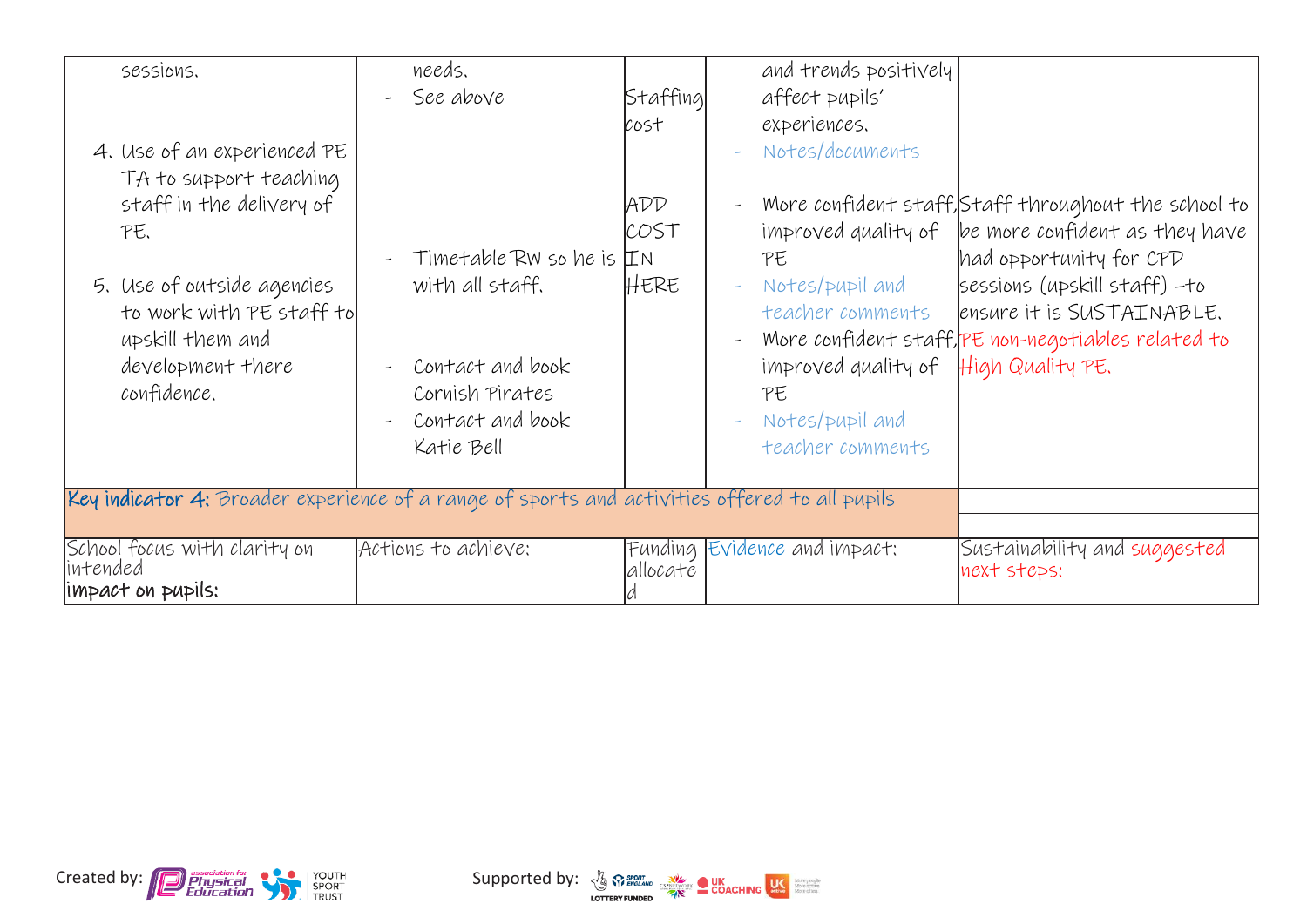| 1. Take part in a range of<br>activities outside the PE<br>curriculum to inspire and<br>motivate pupils:<br>Sailing (Yr 5/6)<br>Bikeability<br>Trashfree trials on bikes<br>Beach School<br>Chance to Shine<br>Scooters                   | Contact and book sessions<br>with agencies<br>Ensure RA are in place<br>Organise and book transport                                         | ADD<br>COSTS                                      | Participation in a<br>range of<br>sports/enjoyment<br>and engagement in<br>Sport/activities.<br>Pupils voice/photos.                                                                                                                 | Staff may be able to run<br>similar days with appropriate<br>modifications. Look at<br>alternative activities for the<br>Curriculum                                                                                                                                                           |
|-------------------------------------------------------------------------------------------------------------------------------------------------------------------------------------------------------------------------------------------|---------------------------------------------------------------------------------------------------------------------------------------------|---------------------------------------------------|--------------------------------------------------------------------------------------------------------------------------------------------------------------------------------------------------------------------------------------|-----------------------------------------------------------------------------------------------------------------------------------------------------------------------------------------------------------------------------------------------------------------------------------------------|
| 2. At the moment, the<br><u>curriculum is being led by</u><br>COVID appropriáte<br>measures. PE staff will<br>continue to develop a<br>broad & inclusive<br>curriculum to ensure<br>that all pupils are<br>engaged within each<br>school. | PE curriculum to be<br>$\omega$ .<br>developed &<br>distributed to all<br>staff, displayed on<br>noticeboards & be<br>posted onto websites. | Staff<br>Equipment<br>resources<br>COST TO<br>ADD | Curriculum displayed<br>of September.<br>(Pupils to develop a<br>$loVe$ of $PE-$<br>Questionnaire<br>results)                                                                                                                        | Curriculum has been in place<br>& on websites by end now for 2/3 years, this can be<br>continued as resources are<br>available to match the<br>curriculum - SUSTAINABLE &<br>staff have taught the<br>activities. Amend curriculum<br>after discussions with<br>pupils/questionnaire results. |
| Key indicator 5: Increased participation in competitive sport                                                                                                                                                                             |                                                                                                                                             |                                                   |                                                                                                                                                                                                                                      |                                                                                                                                                                                                                                                                                               |
| School focus with clarity on<br>intended<br>limpact on pupils:                                                                                                                                                                            | Actions to achieve:                                                                                                                         | Funding<br>allocaté                               | Evidence and impact:                                                                                                                                                                                                                 | Sustainability and suggested<br>next steps:                                                                                                                                                                                                                                                   |
| 1. Membership to MCSN for<br>competitions.                                                                                                                                                                                                | /discussions with PE<br>staff                                                                                                               | MCSN<br>cost<br>£350                              | More pupils having<br>access to competition.<br>Participation rates,                                                                                                                                                                 | Pupils are familiar with a range<br>of competitions as they take part<br>in many throughout the year.                                                                                                                                                                                         |
| 2. PE staff to work with<br>staff to encourage Level 1<br>competitions during                                                                                                                                                             | Time with staff to<br>organize across the<br>school.                                                                                        |                                                   | photos, results in<br>Newsletters.                                                                                                                                                                                                   | Links with MSCN competitions will<br>continue beyond 2021.<br>When COVID risks decrease and                                                                                                                                                                                                   |
| YOUTH<br>SPORT<br>TRUST<br>Created by: <b>D</b> <i>Physical</i><br>Education                                                                                                                                                              | Supported by:                                                                                                                               |                                                   | <b>A SPORT CONCHING MANY SERVICE OF A SERVICE SERVICE CONCHING SERVICE SERVICE SERVICE SERVICE SERVICE SERVICE SERVICE SERVICE SERVICE SERVICE SERVICE SERVICE SERVICE SERVICE SERVICE SERVICE SERVICE SERVICE SERVICE SERVICE S</b> |                                                                                                                                                                                                                                                                                               |